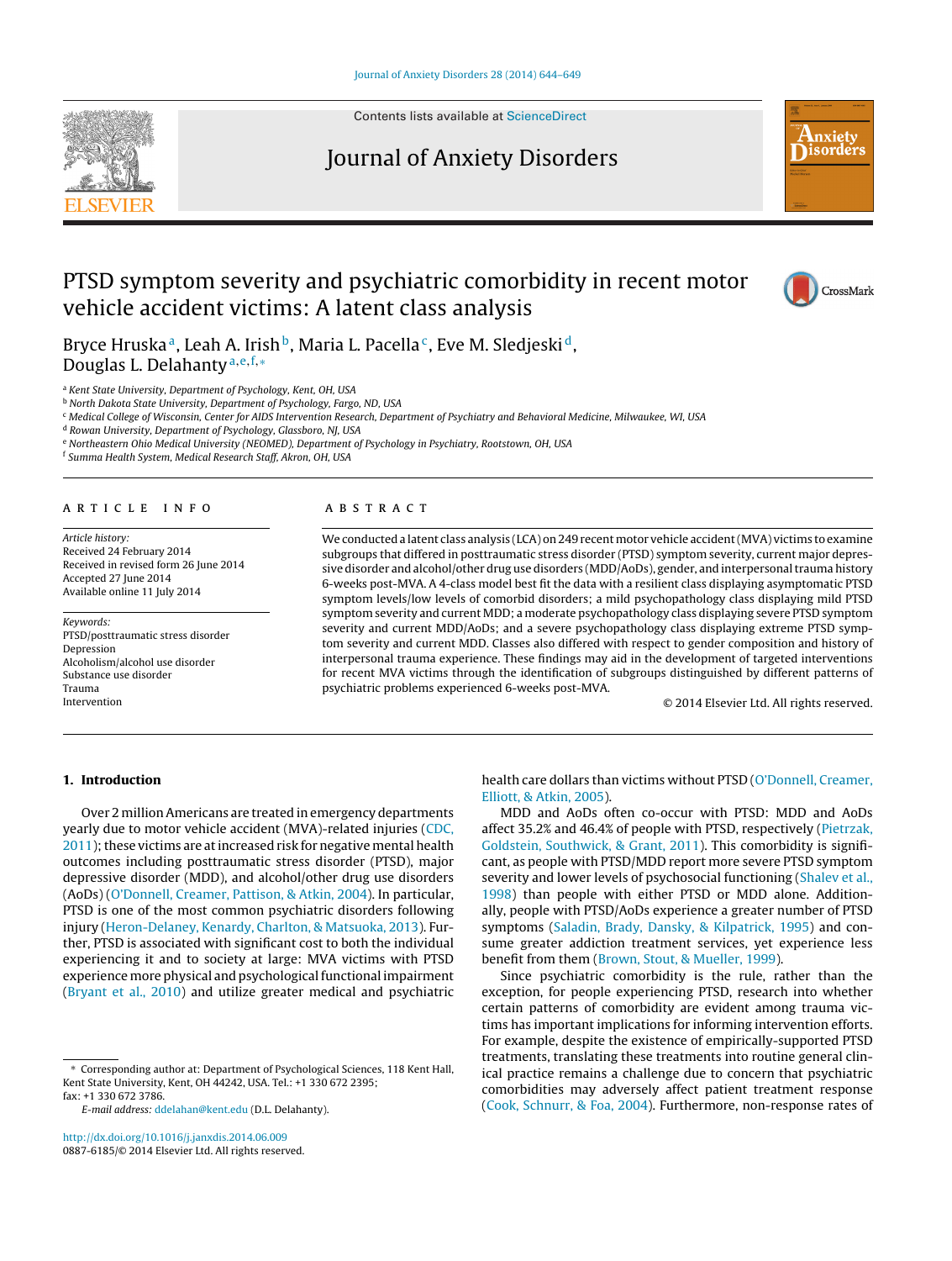over 50% are common in PTSD treatments [\(Schottenbauer,](#page--1-0) [Glass,](#page--1-0) [Arnkoff,](#page--1-0) [Tendick,](#page--1-0) [&](#page--1-0) [Gray,](#page--1-0) [2008\),](#page--1-0) and often times following treatment, recipients still meet diagnostic status [\(Bradley,](#page--1-0) [Greene,](#page--1-0) [Russ,](#page--1-0) [Dutra,](#page--1-0) [&](#page--1-0) [Westen,](#page--1-0) [2005\).](#page--1-0) Variations in success following treatment may stem from the fact that PTSD is a heterogeneous disorder with varying symptom presentation ([Galatzer-Levy](#page--1-0) [&](#page--1-0) [Bryant,](#page--1-0) [2013\)](#page--1-0) and, as mentioned, differing comorbidities. Identification of subgroups of trauma victims who differ according to severity of PTSD and comorbid psychiatric problems can directly inform the structure of treatment efforts. One useful methodological tool for addressing this question is latent class analysis (LCA). LCA is a person-centered statistical technique that identifies subgroups of individuals who share common characteristics [\(Collins](#page--1-0) [&](#page--1-0) [Lanza,](#page--1-0) [2010\)](#page--1-0) and is often used as a tool to identify subgroups within a population that may be useful targets in future interventions.

[Galatzer-Levy,](#page--1-0) [Nickerson,](#page--1-0) [Litz,](#page--1-0) [and](#page--1-0) [Marmar,](#page--1-0) [2012](#page--1-0) used LCA to examine patterns of lifetime comorbidity among people with lifetime PTSD in the National Comorbidity Survey-Replication (NCS-R). The authors found three different patterns of comorbidity among those with PTSD: a class with comorbid mood/anxiety disorders; a class with comorbid mood/anxiety disorders and AoDs; and a class with low levels of comorbidity. Lending further support to these findings, [Müller](#page--1-0) et [al.](#page--1-0) [\(2014\)](#page--1-0) recently replicated these results in an independent sample derived from the PsyCoLaus study, a population based cohort-study in Lousanne, Switzerland. While these studies represent an important step in elucidating patterns of psychiatric comorbidity in chronic PTSD, it is unknown whether a similar pattern is identifiable in more recent trauma victims. If there exist subgroups of recent trauma victims identifiable early post-trauma, then it may be possible to administer tailored interventions to these groups soon after trauma exposure.

Several factors may influence the pattern of psychiatric problems displayed by recent trauma victims. One is PTSD symptom severity. Trauma victims experience a range of PTSD symptom levels following trauma exposure [\(Breslau,](#page--1-0) [Reboussin,](#page--1-0) [Anthony,](#page--1-0) [&](#page--1-0) [Storr,](#page--1-0) [2005\),](#page--1-0) with many individuals reporting subclinical levels of PTSD symptoms yet experiencing functional impairment comparable to full diagnostic PTSD ([Stein,](#page--1-0) [Walker,](#page--1-0) [Hazen,](#page--1-0) [&](#page--1-0) [Forde,](#page--1-0) [1997\).](#page--1-0) Additionally, trauma victims experiencing PTSD and MDD ([Momartin,](#page--1-0) [Silove,](#page--1-0) [Manicavasager,](#page--1-0) [&](#page--1-0) [Steel,](#page--1-0) [2004;](#page--1-0) [Shah,](#page--1-0) [Shah,](#page--1-0) [&](#page--1-0) [Links,](#page--1-0) [2012\)](#page--1-0) or AoDs ([Saladin](#page--1-0) et [al.,](#page--1-0) [1995\)](#page--1-0) report both a greater number of—as well as more severe—PTSD symptoms compared to people with PTSD alone. Thus, it would be valuable to determine whether PTSD symptom severity is a discerning factor characterizing subgroups of recent trauma victims.

In addition to PTSD symptom severity, both gender and interpersonal trauma history may be useful variables to include when investigating the pattern of psychiatric problems experienced by recent trauma victims. Females are twice as likely as males to meet criteria for PTSD (for review see [Tolin](#page--1-0) [&](#page--1-0) [Foa,](#page--1-0) [2006\).](#page--1-0) Furthermore, there are known gender differences in the prevalence of psychiatric disorders commonly comorbid with PTSD; females display greater rates of mood and anxiety disorders, and males display greater rates of AoDs ([Kessler,](#page--1-0) [1994\).](#page--1-0) Additionally, interpersonal traumas have the highest probability of resulting in PTSD [\(Breslau](#page--1-0) et [al.,](#page--1-0) [1998\),](#page--1-0) a history of interpersonal trauma increases an individual's risk for PTSD given the experience of a subsequent trauma ([Breslau](#page--1-0) [&](#page--1-0) [Anthony,](#page--1-0) [2007\),](#page--1-0) and interpersonal trauma increases the risk for both subsequent MDD and AoDs ([Hedke](#page--1-0) et [al.,](#page--1-0) [2008\).](#page--1-0) Collectively, this research suggests that the inclusion of gender and interpersonal trauma history as indicator variables is essential when examining the presence of latent classes of recent trauma victims that differ according to PTSD symptom severity and comorbid psychiatric disorders because it reduces the possibility of model misspecification.

In summary, research investigating potential subgroups of recent trauma victims is needed to inform intervention efforts. Existing research has identified clinically relevant subgroups of adults suffering from chronic PTSD; however, no study to date has examined whether similar subgroups are present soon after trauma. The current study sought to fill this gap using LCA to examine whether there are subgroups of recent MVA victims who differ in terms of gender, interpersonal trauma history, PTSD symptom severity, and the presence of current MDD and AoDs assessed 6 weeks post-MVA. Furthermore, unlike prior studies utilizing LCA, we examined whether differences between the subgroups on the variables included in the LCA were statistically significant, providing a more thorough examination of the characteristics defining each subgroup. While we did not make any specific hypotheses regarding the number of classes determined by our analyses, we did predict that the classes would differ on PTSD symptom levels and rates of comorbid MDD and AoDs. Additionally, consistent with the literature, we hypothesized that the classes would be differentiated by gender and interpersonal trauma history such that women would be more likely to have current MDD (while men would be more likely to have current AoDs) and that an interpersonal trauma history would be associated with a more severe PTSD symptom presentation.

#### **2. Methods**

## 2.1. Participants

Three hundred fifty-six non-amnesic MVA victims (211 male, 145 female) admitted to a level-1 trauma center were recruited during their hospital stay. Ages ranged from 18 to 87 ( $M = 38.66$ ,  $SD = 16.21$ ), and approximately 88% were Caucasian, 10% were African American, 0.3% were Hispanic, and 1% reported other ethnicities. Six weeks post-MVA, 249 (138 male, 111 female) participants provided at least partial follow-up data. Age and education were unrelated to retention (ps > 0.05); however, non-Caucasians and males were more likely to be lost to follow-up (ps < 0.05).

Not more than 5% of the data for PTSD symptom severity were missing; therefore, imputation based upon an expectation maxi-mization algorithm was used for this variable [\(Bentler,](#page--1-0) [2004\).](#page--1-0) While no more than 6% of the MDD, AoDs, or interpersonal trauma history data were missing, imputation was not performed given the conceptual difficulties with imputing dichotomous variables.

## 2.2. Procedures

The following procedures were approved by the Human Subjects Review Boards of Summa Health System, Akron General Medical Center, and Kent State University. MVA victims admitted to one of two level-1 trauma centers with Glasgow Coma Scale scores  $\geq$  14 were approached by the head trauma nurse. Participants were administered the Mini Mental Status Exam (MMSE; [Folstein,](#page--1-0) [Folstein,](#page--1-0) [&](#page--1-0) [McHugh,](#page--1-0) [1975\)](#page--1-0) in order to determine ability to give informed consent. If a patient was deemed eligible, a researcher approached the patient, explained the study in detail, and obtained written informed consent. During the initial in-hospital interview, demographic information was collected.

Follow up assessments were conducted 6-weeks post-MVA in participants' homes by a Master's level clinical psychology graduate student. During this assessment, PTSD symptoms were assessed with the Clinician-Administered PTSD Scale (CAPS: [Blake](#page--1-0) et [al.,](#page--1-0) [1995\),](#page--1-0) current MDD and AoDs were assessed using the Structured Clinical Interview for DSM-IV (SCID-IV: [First,](#page--1-0) [Gibbon,](#page--1-0) [Spitzer,](#page--1-0) [&](#page--1-0) [Williams,](#page--1-0) [1996\),](#page--1-0) and interpersonal trauma history was assessed using the Traumatic Stress Schedule (TSS: [Norris,](#page--1-0) [1990\).](#page--1-0) For the